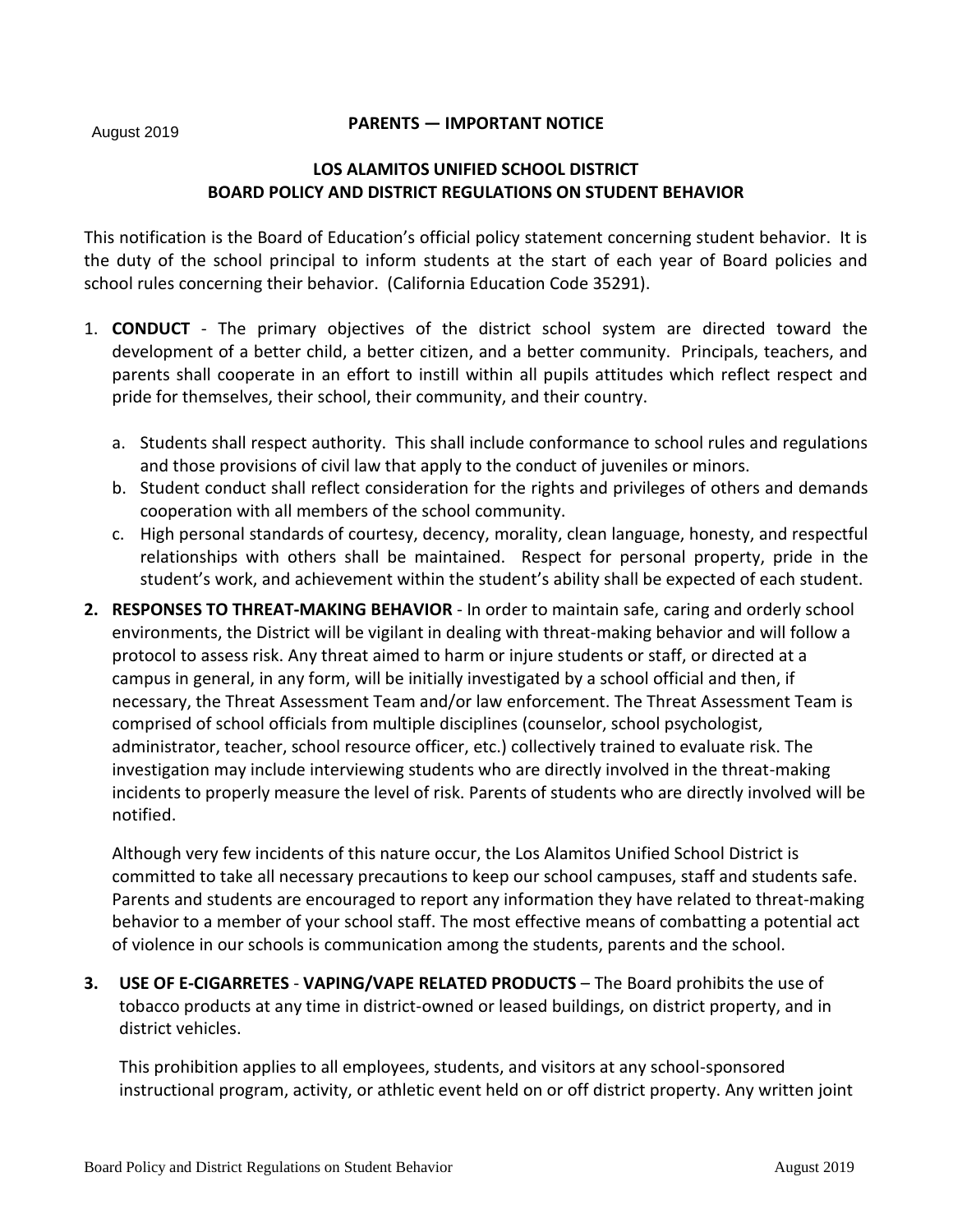use agreement governing community use of district facilities or grounds shall include notice of the district's tobacco-free schools policy and consequences for violations of the policy.

Prohibited products include any product containing tobacco or nicotine, including, but not limited to, cigarettes, cigars, miniature cigars, smokeless tobacco, snuff, chew, clove cigarettes, betel, and nicotine delivery devices such as electronic cigarettes and vaping devices. The District uniformly applies its progressive discipline procedures, that include cessation classes, for students who violate this policy and education code (48900 h).

4. **NON-DISCRIMINATION** - All students, staff and visitors have the right to attend school, participate in programs and activities, and be free from any form of discrimination based on race, color, ancestry, national origin, ethnic group identification, age, religion, marital/parental status, physical or mental disability, sex, sexual orientation, gender, gender identity or expression, immigration/citizenship status; or genetic information; the perception of one or more of these actual or perceived characteristics.

In an effort to establish and maintain a learning environment where all students can thrive, the Los Alamitos Unified School District takes reports of verbal or electronic act(s) of bullying, intimidation, harassment, discrimination, threat-making behavior and/or act of violence toward another student, based on the above characteristics, very seriously. Incidents of this nature are contrary to what the school and school district believe, and also violate Board Policy and the State of California's Education Code. Therefore, any reported act will be fully investigated, and appropriate measures will be taken in the area of school disciplinary measures, up to and including suspension and/or expulsion.

- 5. **SUSPENSION AND EXPULSION**  The Board recognizes that removal from the educational program of the schools, whether by suspension or expulsion, is the most severe sanction that can be imposed on a student in this district and one that cannot be imposed without due process since such removal deprives a child of his/her right to an education. No pupil shall be suspended or expelled for any of the acts enumerated unless that act is related to school activity or school attendance. A pupil may be suspended or expelled for acts which are enumerated in this section and are related to school activity or attendance which occur at any time, including but not limited to, any of the following:
	- a. While on school grounds.
	- b. While going to or coming from school.
	- c. During the lunch period, whether on or off the campus.
	- d. During, or while going to or coming from, a school-sponsored activity.

The Los Alamitos Unified School District Board of Education is fully committed to providing a safe and secure school environment in which students can effectively learn. The Board will not tolerate student behavior that threatens the safety of other pupils, staff or visitors.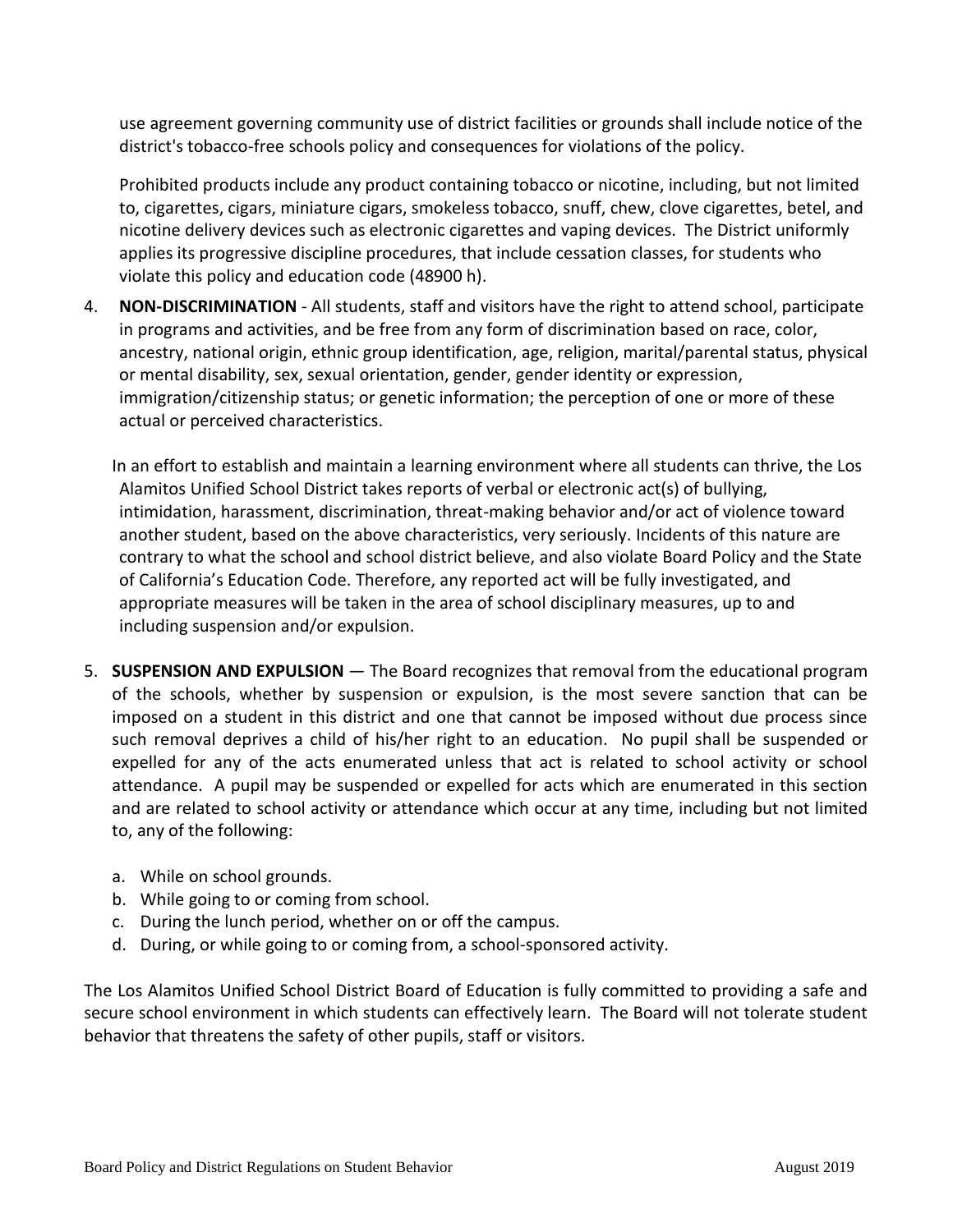# **MANDATORY EXPULSION (Ed. Code 48915-48926)**

# **POSSESSING, SELLING, OR FURNISHING A FIREARM**

Students found to be possessing, selling, or furnishing any firearm will be subject to **EXPULSION** from the Los Alamitos Unified School District **on the first offense**.

# **CONTROLLED SUBSTANCES (DRUGS)**

Students found to be selling any controlled substance will be subject to **EXPULSION** from the Los Alamitos Unified School District **on the first offense**.

#### **KNIFE**

Students found to be brandishing a knife at another person will be subject to **EXPULSION** from the Los Alamitos Unified School District **on the first offense**.

### **MANDATORY EXPULSION (Ed. Code 48915-48926)**

### **SEXUAL ASSAULT**

Students found to be committing or attempting to commit a sexual assault or committing a sexual battery will be subject to **EXPULSION** from the Los Alamitos Unified School District **on the first offense**.

### **EXPLOSIVES**

Students found to be possessing an explosive device will be subject to expulsion from the Los Alamitos Unified School District **on the first offense.**

### **CAUSES FOR SUSPENSION/EXPULSION (Ed. Code 48900)**

- 1. Caused, attempted to cause, or threatened to cause physical injury to another person. Ed. Code 48900(a) (1)
- 2. Willfully used force or violence upon another, except in self defense. Ed. Code 48900(a)(2)
- 3. Possessed, sold or otherwise furnished any firearm, knife, explosive, or other dangerous object. Education Code 48900(b)
- 4. Unlawfully possessed, used, sold, or otherwise furnished, or been under the influence of, any controlled substance.
	- Ed. Code 48900(c)
- 5. Unlawfully offered, arranged, or negotiated to sell any controlled substance (drug), an alcoholic beverage, or intoxicant of any kind, and then either sold, delivered, or furnished another liquid, substance, or material and represented it as a controlled substance (drug), alcoholic beverage, or intoxicant. Ed. Code 48900(d)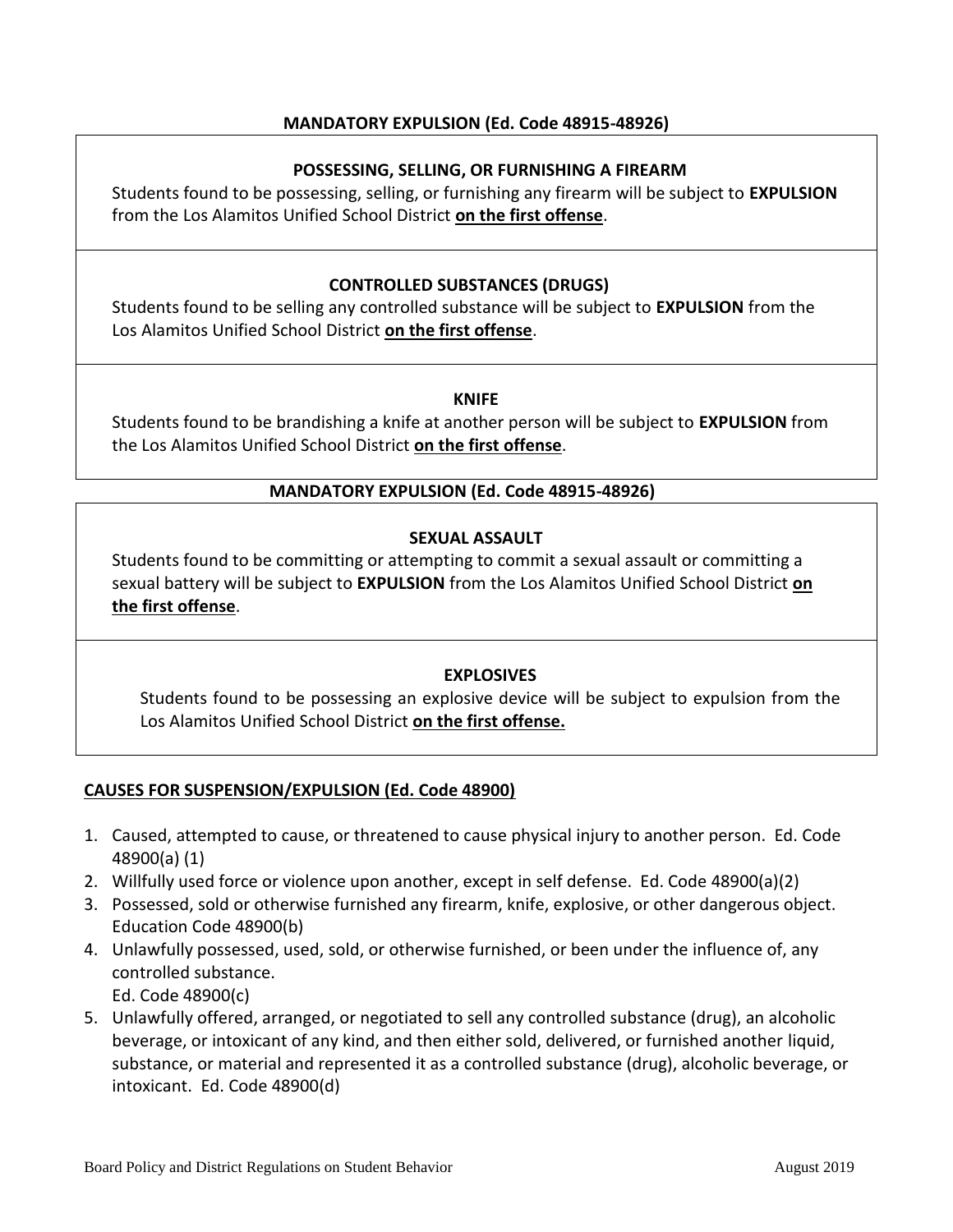- 6. Committed or attempted to commit robbery or extortion. Ed. Code 48900(e)
- 7. Caused or attempted to cause damage to school property or private property. Ed. Code 48900(f)
- 8. Stole or attempted to steal school property or private property. Ed. Code 48900(g)
- 9. Possessed or used tobacco or any type of products containing tobacco or nicotine products. Ed. Code 48900(h) & 48901 including electronic nicotine delivery devices (i.e; vape products)
- 10. Committed an obscene act or engaged in habitual profanity or vulgarity. Ed. Code 48900(i)
- 11. Had unlawful possession of, or unlawfully offered, arranged, or negotiated to sell any drug paraphernalia. Ed. Code 48900(j)
- 12. Disrupted school activities; willfully defied school authority. Ed. Code 48900(k)
- 13. Knowingly received stolen school property or private property. Ed. Code 48900(l)
- 14. Possessed an imitation firearm. Ed. Code 48900(m)
- 15. Committed or attempted to commit a sexual assault or committed a sexual battery. Ed. Code 48900(n)
- 16. Harassed, threatened or intimidated a student who is a complaining witness or witness in a school disciplinary proceeding. Ed. Code 48900(o)
- 17. Unlawfully offered, arranged to sell, negotiated to sell, or sold the prescription drug Soma. Ed. Code 48900(p)
- 18. Engaged in, or attempted to engage in, hazing. For purposes of this subdivision, "hazing" means a method of initiation or pre-initiation into a pupil organization or body, whether or not the organization or body is officially recognized by an educational institution, which is likely to cause serious bodily injury or personal degradation or disgrace resulting in physical or mental harm to a former, current, or prospective pupil. For purposes of this subdivision, "hazing" does not include athletic events or school-sanctioned events. Ed. Code 48900(q)
- 19. Engaged in an act of bullying, including, but not limited to, bullying committed by means of an electronic act, as defined in subdivisions (f) and (g) of Section 32261, directed specifically toward a pupil or school personnel. Ed. Code 48900(r)
- 20. Committed sexual harassment. Ed. Code 212.5 and 48900.2 (Grades 4-12 only)
- 21. Caused or attempted to cause, threatened to cause or participated in any act of hate violence. Ed. Code 48900.3

(Grades 4-12 only)

- 22. Intentionally engaged in harassment, threats or intimidation against school district personnel or students our groups of students, that is sufficiently severe or pervasive to have the actual and reasonably expected effect of materially disrupting class work, creating substantial disorder and invading the rights of that student or group of students by creating an intimidating or hostile educational environment. Education Code 48900.4
- 23. Made terrorist threats against school official and/or school property. Ed. Code 48900.7
- **3. GROOMING AND DRESS POLICIES** Students' grooming and standards of dress are to be appropriate to class and school activities. Clothing which will create disruption of school activities, including gang-related apparel, is not to be worn.
- **4. CORPORAL PUNISHMENT** There is no physical punishment administered in Los Alamitos Unified School District.